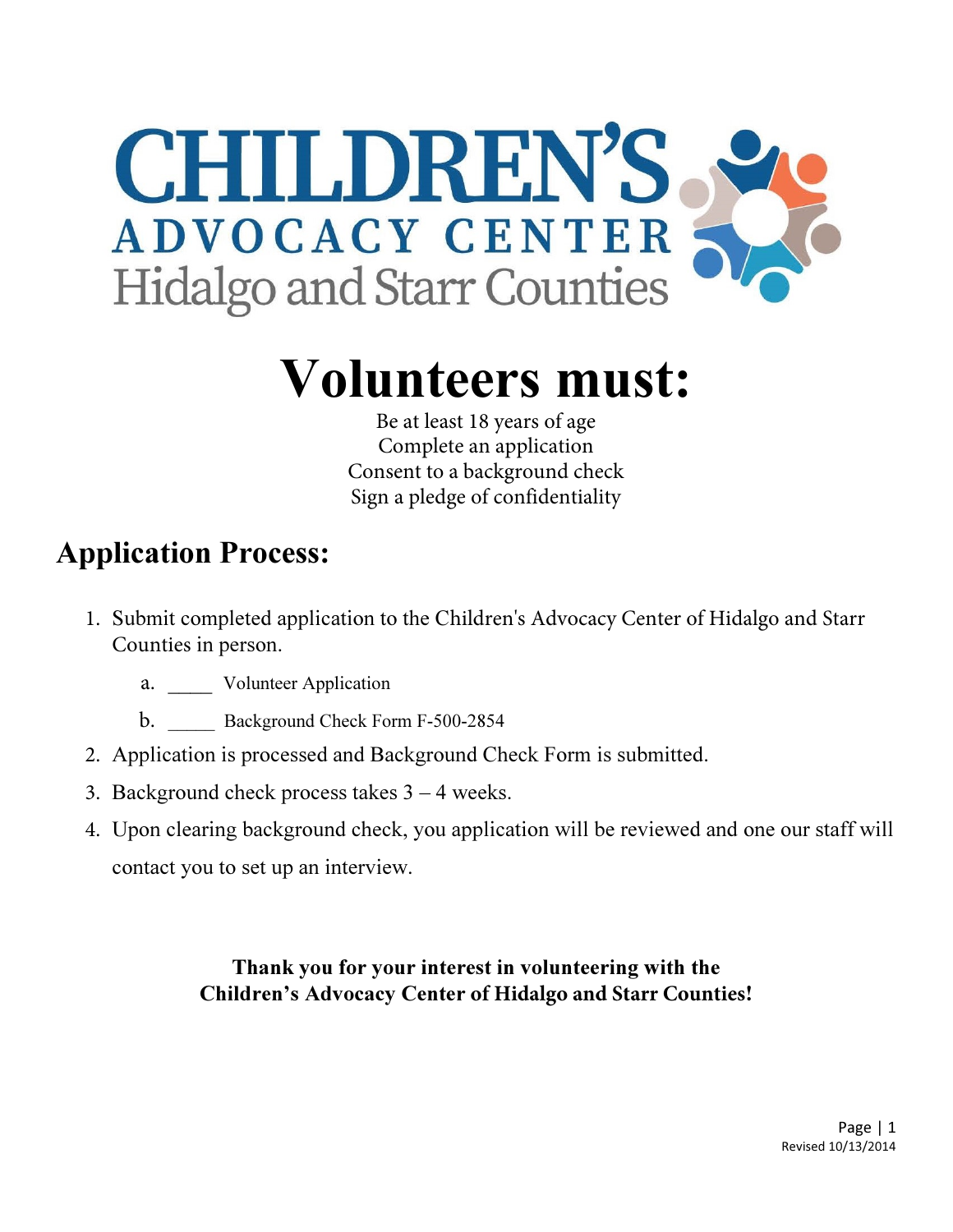Children's Advocacy Center of Hidalgo and Starr Counties

 College Student Other \_\_\_\_\_\_\_\_\_\_\_

525 W. Wisconsin Rd. Edinburg, TX 78539 Phone (956) 287-9754 Fax (956) 287-9764

### Volunteer/ Intern Application

Л

| SSN: _______________________ DLN: _________________________ Gender: □ Male □ Female DOB: _____________________ |                      |
|----------------------------------------------------------------------------------------------------------------|----------------------|
|                                                                                                                |                      |
|                                                                                                                |                      |
|                                                                                                                |                      |
|                                                                                                                |                      |
|                                                                                                                |                      |
|                                                                                                                |                      |
|                                                                                                                |                      |
| Applicable skills: Briefly state what experience or skills you have to contribute: (IE: Arts & Crafts, Etc.)   |                      |
|                                                                                                                |                      |
| (IE: Clerical, advocate, cooking/baking, fundraising, etc.)                                                    |                      |
| Are you willing to receive training for another assignment?                                                    | Yes<br>No.           |
|                                                                                                                |                      |
| <b>Education (Check highest level completed):</b>                                                              |                      |
| Elementary School Middle School High School Vocational or Technical Training                                   |                      |
| College/University Degree: _________________________________ Undergraduate Graduate                            |                      |
| Interns: Undergraduate Graduate                                                                                | <b>Post graduate</b> |
|                                                                                                                |                      |
|                                                                                                                |                      |
|                                                                                                                |                      |
| Date of undergraduate degree: ___/___/____ Date of graduate degree: ___/___/___                                |                      |
|                                                                                                                |                      |
|                                                                                                                |                      |
| <b>Additional Languages (list):</b>                                                                            |                      |
| Bi-lingual (American sign language included)?<br>Yes                                                           | No                   |
| If yes, please list languages (include level of fluency)?                                                      |                      |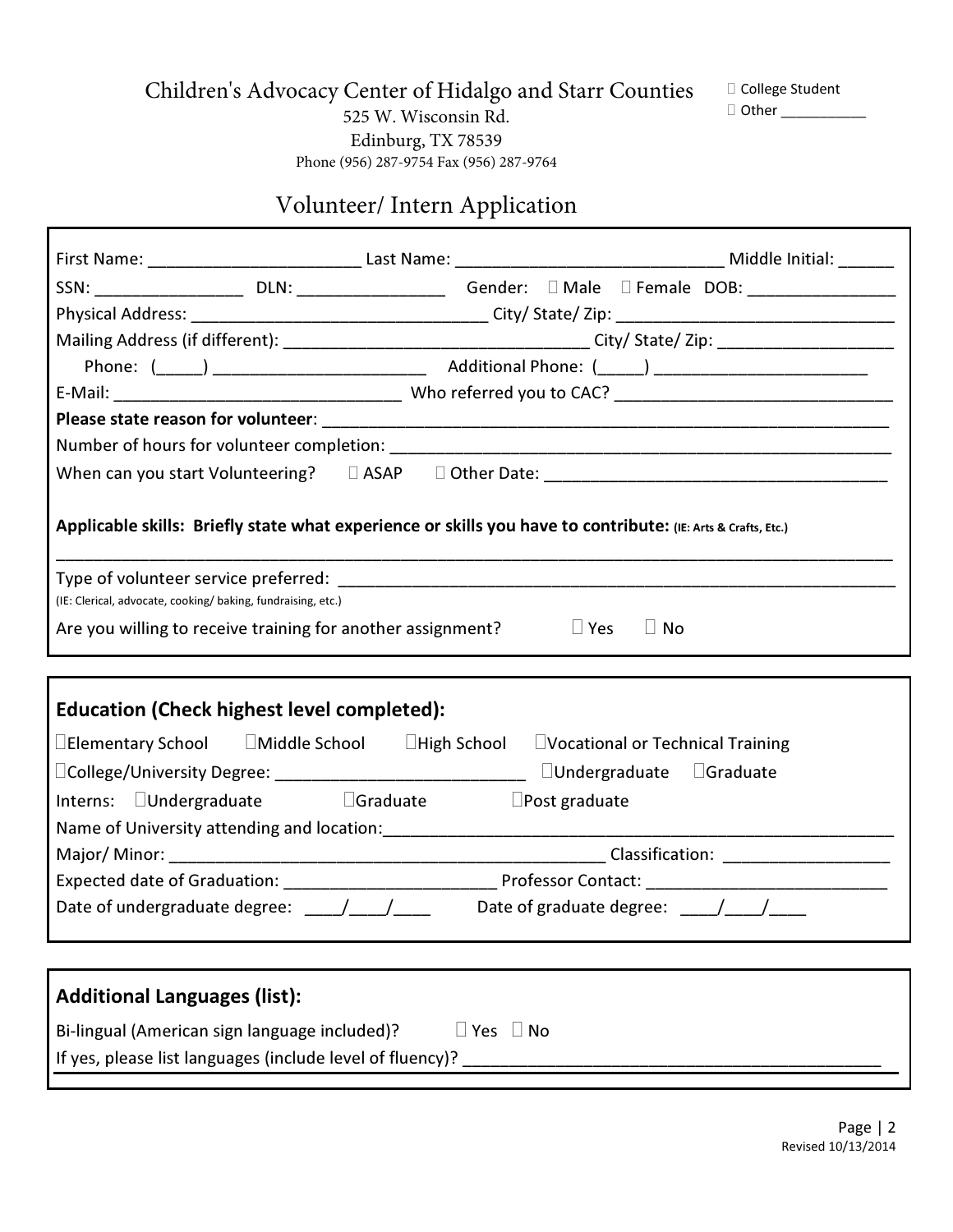| Are you presently employed? Yes No<br>If yes, where? |                                |           |           |          |                   |          |
|------------------------------------------------------|--------------------------------|-----------|-----------|----------|-------------------|----------|
|                                                      |                                |           |           |          |                   |          |
|                                                      |                                |           |           |          |                   |          |
|                                                      |                                |           |           |          |                   |          |
|                                                      | Previous volunteer experience: |           |           |          |                   |          |
| Organization:                                        |                                | Position: |           |          | Responsibilities: |          |
|                                                      |                                |           |           |          |                   |          |
|                                                      |                                |           |           |          |                   |          |
|                                                      |                                |           |           |          |                   |          |
|                                                      |                                |           |           |          |                   |          |
|                                                      |                                |           |           |          |                   |          |
|                                                      |                                |           |           |          |                   |          |
|                                                      |                                |           |           |          |                   |          |
| Date(s) and time(s) available:                       |                                |           |           |          |                   |          |
| Hours per Week:<br>From: $/$ /<br>To: $/$ $/$        |                                |           |           |          |                   |          |
| Sunday                                               | Monday                         | Tuesday   | Wednesday | Thursday | Friday            | Saturday |
| a.m.                                                 | a.m.                           | a.m.      | a.m.      | a.m.     | a.m.              | a.m.     |
| p.m.                                                 | p.m.                           | p.m.      | p.m.      | p.m.     | p.m.              | p.m.     |

| <b>Prior Employment:</b> |           |                   |  |
|--------------------------|-----------|-------------------|--|
| Company:                 | Position: | Responsibilities: |  |
|                          |           |                   |  |
|                          |           |                   |  |
|                          |           |                   |  |
|                          |           |                   |  |
|                          |           |                   |  |
|                          |           |                   |  |
|                          |           |                   |  |
|                          |           |                   |  |

| Please list three (3) professional references (excluding relatives): |  |  |  |  |  |
|----------------------------------------------------------------------|--|--|--|--|--|
| Relation:<br>Address:<br>Phone #:<br>Name:                           |  |  |  |  |  |
|                                                                      |  |  |  |  |  |
|                                                                      |  |  |  |  |  |
|                                                                      |  |  |  |  |  |
|                                                                      |  |  |  |  |  |
|                                                                      |  |  |  |  |  |
|                                                                      |  |  |  |  |  |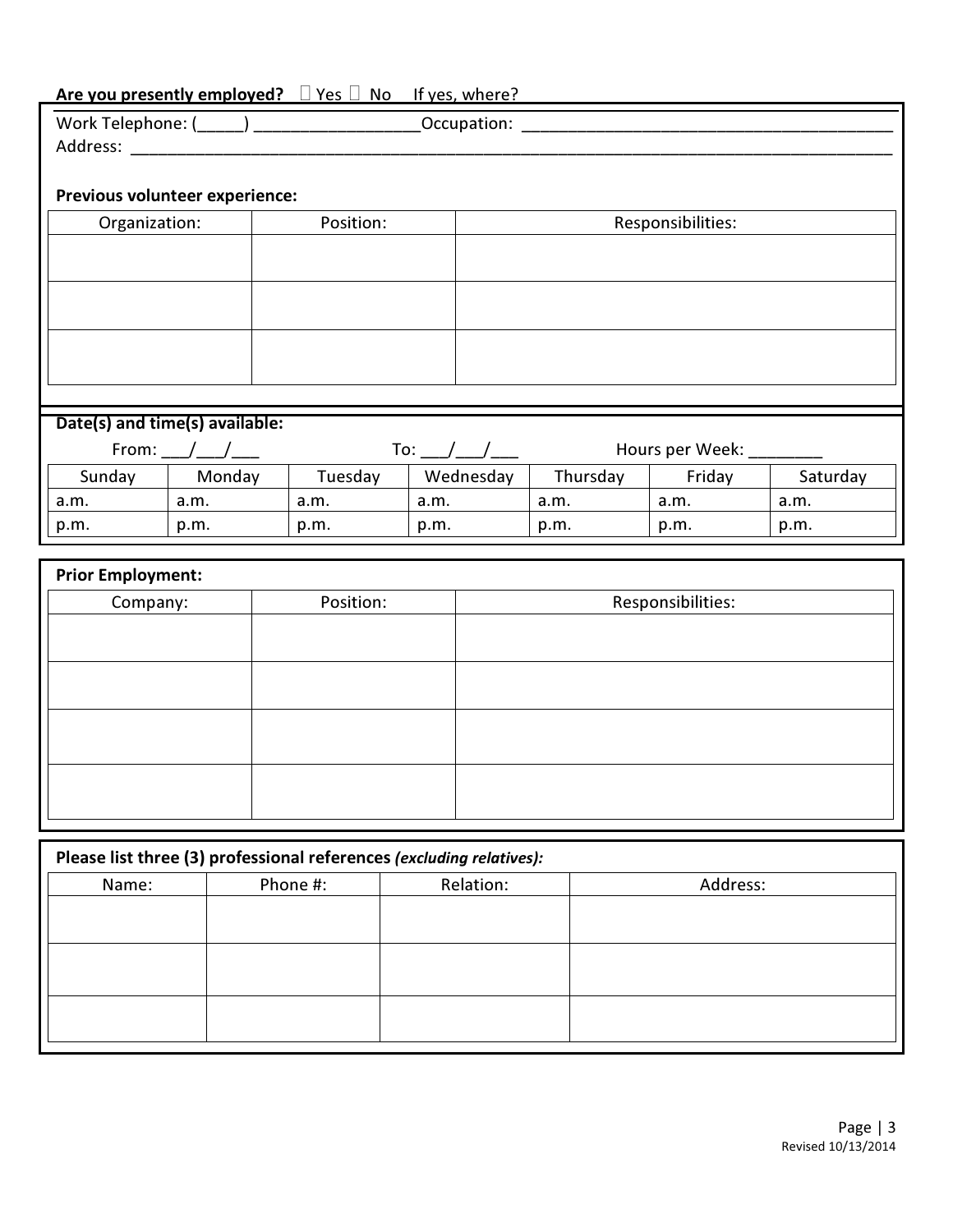Volunteer Agreement

I affirm that the information that I have provided is true and correct to the best of my knowledge.

I agree to conform to the Children's Advocacy Center of Hidalgo and Starr Counties rules and regulations to the best of my ability.

I agree to respect the confidential nature of case information and any personal contact with clients.

I agree to inform Children's Advocacy Center of Hidalgo and Starr Counties if I am named in complaints or indictments or convicted of offenses listed above.

I understand that Children's Advocacy Center of Hidalgo and Starr Counties will conduct a criminal history background check to verify information provided above. I understand that I will begin service on a reciprocal trial basis and agree to participate in orientation and training.

\_\_\_\_\_\_\_\_\_\_\_\_\_\_\_\_\_\_\_\_\_\_\_\_\_\_\_\_\_\_\_\_\_\_\_\_\_\_ \_\_\_\_\_\_\_\_\_\_\_\_\_\_\_\_\_\_\_\_\_\_\_\_\_\_\_\_\_\_\_\_

Signature of Volunteer Date

| In case of emergency, please notify: |               |        |  |
|--------------------------------------|---------------|--------|--|
| Name:                                | Relationship: | Phone# |  |
| Address:                             |               |        |  |

**Children's Advocacy Center of Hidalgo and Starr Counties use only:**

Date Received: \_\_\_\_\_\_\_\_\_\_\_\_\_\_\_\_\_\_\_\_\_\_\_\_\_\_\_\_\_\_ Received by: \_\_\_\_\_\_\_\_\_\_\_\_\_\_\_\_\_\_\_\_\_\_\_\_\_\_\_\_\_\_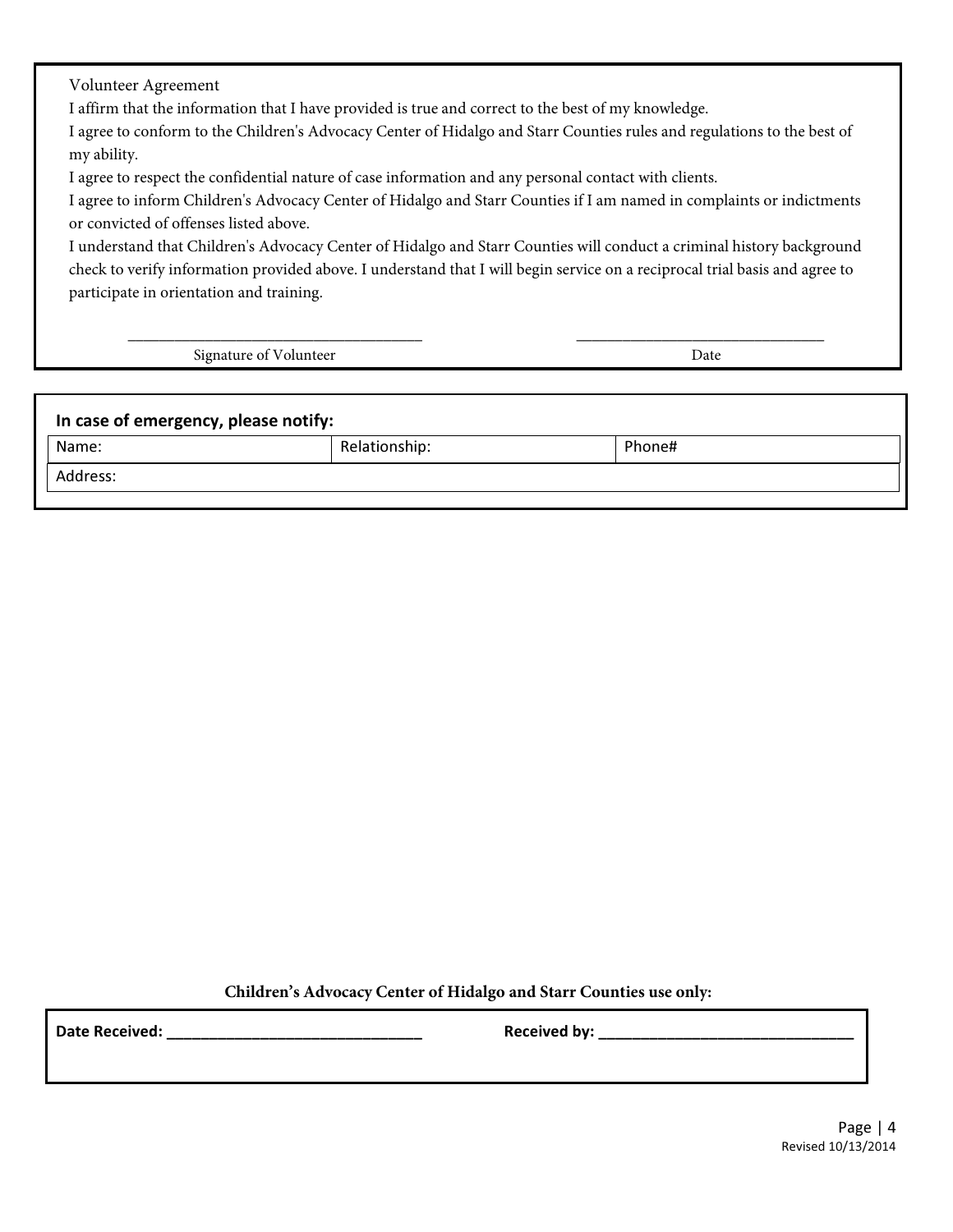#### BACKGROUND SCREENING CONSENT FORM

As part of a block placement with the Children's Advocacy Center of Hidalgo and Starr Counties you will be working with children and families who have been victims of abuse or have been witnesses to a crime. We are required by law and/or regulation to do the following background checks on all employees and volunteers:

| A criminal background check                |                                                                    |                             |                                                                                                  |
|--------------------------------------------|--------------------------------------------------------------------|-----------------------------|--------------------------------------------------------------------------------------------------|
| A child abuse and neglect background check |                                                                    |                             |                                                                                                  |
| A driving records check                    |                                                                    |                             |                                                                                                  |
| A personal reference background check      |                                                                    |                             |                                                                                                  |
| Please complete the following information: |                                                                    |                             |                                                                                                  |
|                                            |                                                                    |                             |                                                                                                  |
|                                            | Other names you have used:                                         |                             |                                                                                                  |
|                                            |                                                                    |                             |                                                                                                  |
| Race/Ethnicity                             | Black White Hispanic Asian Other                                   | <b>CHARACTER REFERENCES</b> |                                                                                                  |
| Please give 3 character references:        |                                                                    |                             |                                                                                                  |
|                                            |                                                                    |                             | Name, address, phone number (home and business). None can be relatives, Department of Protective |
|                                            | and Regulatory Services employees, or current former supervisions. |                             |                                                                                                  |
|                                            | Name:                                                              |                             |                                                                                                  |
|                                            |                                                                    |                             |                                                                                                  |
|                                            |                                                                    |                             |                                                                                                  |
|                                            |                                                                    |                             |                                                                                                  |
|                                            |                                                                    |                             |                                                                                                  |
|                                            |                                                                    |                             |                                                                                                  |
|                                            |                                                                    |                             |                                                                                                  |
|                                            |                                                                    |                             |                                                                                                  |
|                                            | Phone: Home: Business:                                             |                             |                                                                                                  |

By signing below you are allowing personnel from the Texas Department of Family and Protective Services (DFPS) permission to do a criminal background check, and inquiry into the CAPS/CANRIS system (Child and Adult Abuse Neglect and Report Inquiry System), a review of your driving record for the past three years, and to interview persons you gave as references. You are allowing persons who have the above information to release to the DFPS. A copy of this release will be as valid as the original.

| Signature of Employee and/or Volunteer<br>Date |  |
|------------------------------------------------|--|
|------------------------------------------------|--|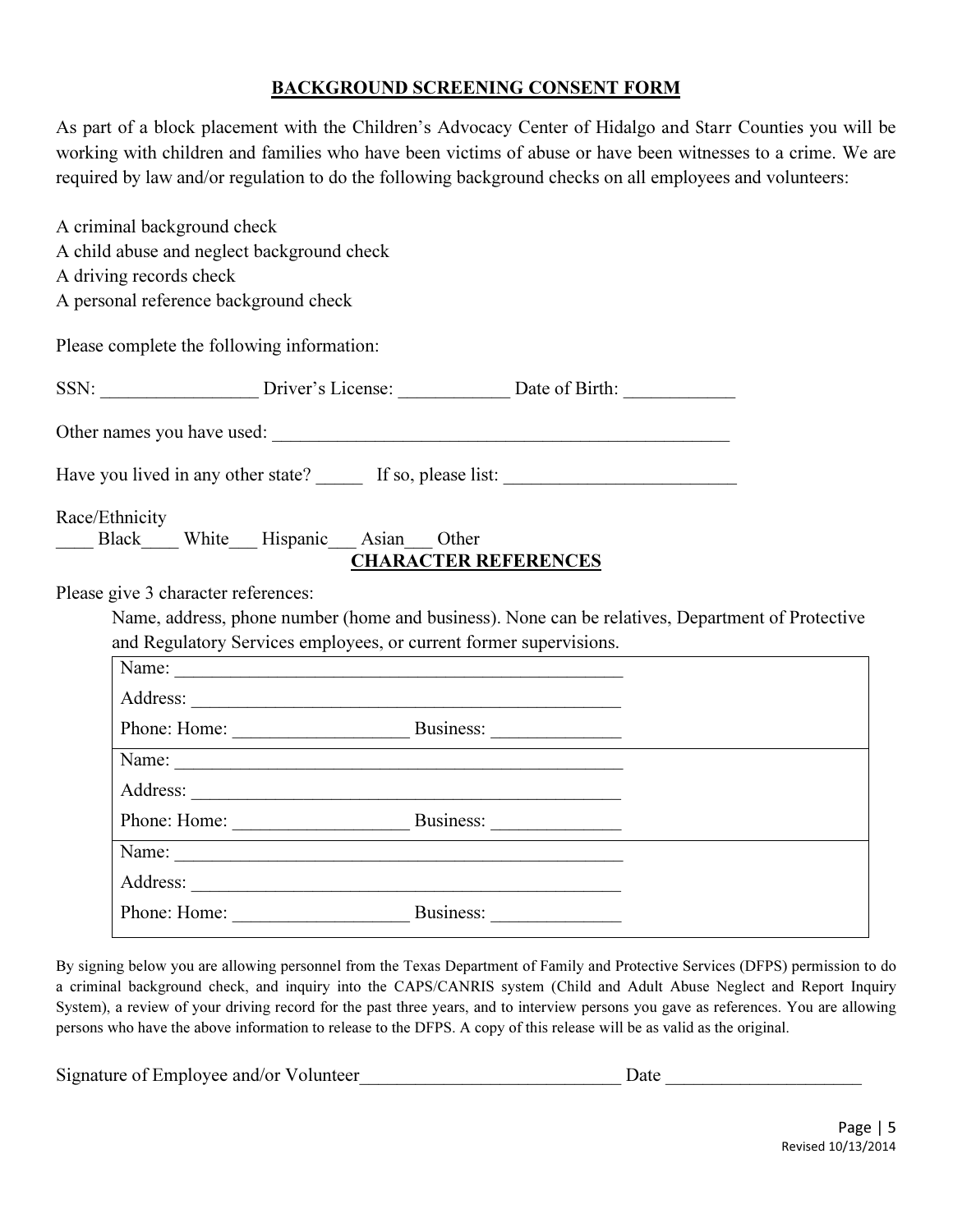#### FELONY AND MISDEMENAOR CONVICTION INFORMATION

Our agency screens prospective employees and volunteers to evaluate whether an applicant poses a risk of harm to the children, youth and families it serves. Information obtained does not automatically bar employment or volunteer opportunities. Relevant circumstances are appraised. This disclosure is to be completed by applicants prior to further consideration. Any falsification, misrepresentation, or incompleteness in this disclosure is sole and adequate grounds for rejection or termination. This agency works closely with federal, state and local law enforcement agencies to verify all information to the maximum permitted by law.

1. I have have not been under indictment or charged in an official criminal complaint accepted by a district or county attorney with a felony misdemeanor. If your answer is affirmative, please give details, including type of charges, date, place, nature of the conviction, and disposition.

 $\mathcal{L}_\mathcal{L} = \mathcal{L}_\mathcal{L} = \mathcal{L}_\mathcal{L} = \mathcal{L}_\mathcal{L} = \mathcal{L}_\mathcal{L} = \mathcal{L}_\mathcal{L} = \mathcal{L}_\mathcal{L} = \mathcal{L}_\mathcal{L} = \mathcal{L}_\mathcal{L} = \mathcal{L}_\mathcal{L} = \mathcal{L}_\mathcal{L} = \mathcal{L}_\mathcal{L} = \mathcal{L}_\mathcal{L} = \mathcal{L}_\mathcal{L} = \mathcal{L}_\mathcal{L} = \mathcal{L}_\mathcal{L} = \mathcal{L}_\mathcal{L}$  $\mathcal{L}_\mathcal{L} = \mathcal{L}_\mathcal{L} = \mathcal{L}_\mathcal{L} = \mathcal{L}_\mathcal{L} = \mathcal{L}_\mathcal{L} = \mathcal{L}_\mathcal{L} = \mathcal{L}_\mathcal{L} = \mathcal{L}_\mathcal{L} = \mathcal{L}_\mathcal{L} = \mathcal{L}_\mathcal{L} = \mathcal{L}_\mathcal{L} = \mathcal{L}_\mathcal{L} = \mathcal{L}_\mathcal{L} = \mathcal{L}_\mathcal{L} = \mathcal{L}_\mathcal{L} = \mathcal{L}_\mathcal{L} = \mathcal{L}_\mathcal{L}$ \_\_\_\_\_\_\_\_\_\_\_\_\_\_\_\_\_\_\_\_\_\_\_\_\_\_\_\_\_\_\_\_\_\_\_\_\_\_\_\_\_\_\_\_\_\_\_\_\_\_\_\_\_\_\_\_\_\_\_\_\_\_\_\_\_\_\_\_\_\_\_\_\_\_\_\_\_\_\_\_\_\_\_\_\_\_\_\_\_\_\_\_\_\_

2. I have have not ever been prohibited from serving in any capacity as an employee or volunteer with any organization or agency working with children. If your answer is affirmative, please give details, including the date, name or organization and address.

\_\_\_\_\_\_\_\_\_\_\_\_\_\_\_\_\_\_\_\_\_\_\_\_\_\_\_\_\_\_\_\_\_\_\_\_\_\_\_\_\_\_\_\_\_\_\_\_\_\_\_\_\_\_\_\_\_\_\_\_\_\_\_\_\_\_\_\_\_\_\_\_\_\_\_\_\_\_\_\_\_\_\_\_\_\_\_\_\_\_\_\_\_\_ \_\_\_\_\_\_\_\_\_\_\_\_\_\_\_\_\_\_\_\_\_\_\_\_\_\_\_\_\_\_\_\_\_\_\_\_\_\_\_\_\_\_\_\_\_\_\_\_\_\_\_\_\_\_\_\_\_\_\_\_\_\_\_\_\_\_\_\_\_\_\_\_\_\_\_\_\_\_\_\_\_\_\_\_\_\_\_\_\_\_\_\_\_\_  $\mathcal{L}_\mathcal{L} = \mathcal{L}_\mathcal{L} = \mathcal{L}_\mathcal{L} = \mathcal{L}_\mathcal{L} = \mathcal{L}_\mathcal{L} = \mathcal{L}_\mathcal{L} = \mathcal{L}_\mathcal{L} = \mathcal{L}_\mathcal{L} = \mathcal{L}_\mathcal{L} = \mathcal{L}_\mathcal{L} = \mathcal{L}_\mathcal{L} = \mathcal{L}_\mathcal{L} = \mathcal{L}_\mathcal{L} = \mathcal{L}_\mathcal{L} = \mathcal{L}_\mathcal{L} = \mathcal{L}_\mathcal{L} = \mathcal{L}_\mathcal{L}$ 

3. I have have not ever been reassigned, removed or asked to leave any position involving contact with children. If your answer is affirmative please give details, including the date, name of the organization and address.

\_\_\_\_\_\_\_\_\_\_\_\_\_\_\_\_\_\_\_\_\_\_\_\_\_\_\_\_\_\_\_\_\_\_\_\_\_\_\_\_\_\_\_\_\_\_\_\_\_\_\_\_\_\_\_\_\_\_\_\_\_\_\_\_\_\_\_\_\_\_\_\_\_\_\_\_\_\_\_\_\_\_\_\_\_\_\_\_\_\_\_\_\_\_ \_\_\_\_\_\_\_\_\_\_\_\_\_\_\_\_\_\_\_\_\_\_\_\_\_\_\_\_\_\_\_\_\_\_\_\_\_\_\_\_\_\_\_\_\_\_\_\_\_\_\_\_\_\_\_\_\_\_\_\_\_\_\_\_\_\_\_\_\_\_\_\_\_\_\_\_\_\_\_\_\_\_\_\_\_\_\_\_\_\_\_\_\_\_ \_\_\_\_\_\_\_\_\_\_\_\_\_\_\_\_\_\_\_\_\_\_\_\_\_\_\_\_\_\_\_\_\_\_\_\_\_\_\_\_\_\_\_\_\_\_\_\_\_\_\_\_\_\_\_\_\_\_\_\_\_\_\_\_\_\_\_\_\_\_\_\_\_\_\_\_\_\_\_\_\_\_\_\_\_\_\_\_\_\_\_\_\_\_

I have read this form in its entirety and understand that the information may be verified by the Children's Advocacy Center of Hidalgo and Starr Counties, and that the inclusion and /or admission of any false information or omission of any requested information is cause for my immediate dismissal from volunteer placement or employment at the Children's Advocacy Center of Hidalgo and Starr Counties. I agree to inform the Children's Advocacy Center of Hidalgo and Starr Counties if this information changes any time during my participation as a volunteer or employee.

| $\sim$<br>Signature of Employee and/or Volunteer | Date |
|--------------------------------------------------|------|
|--------------------------------------------------|------|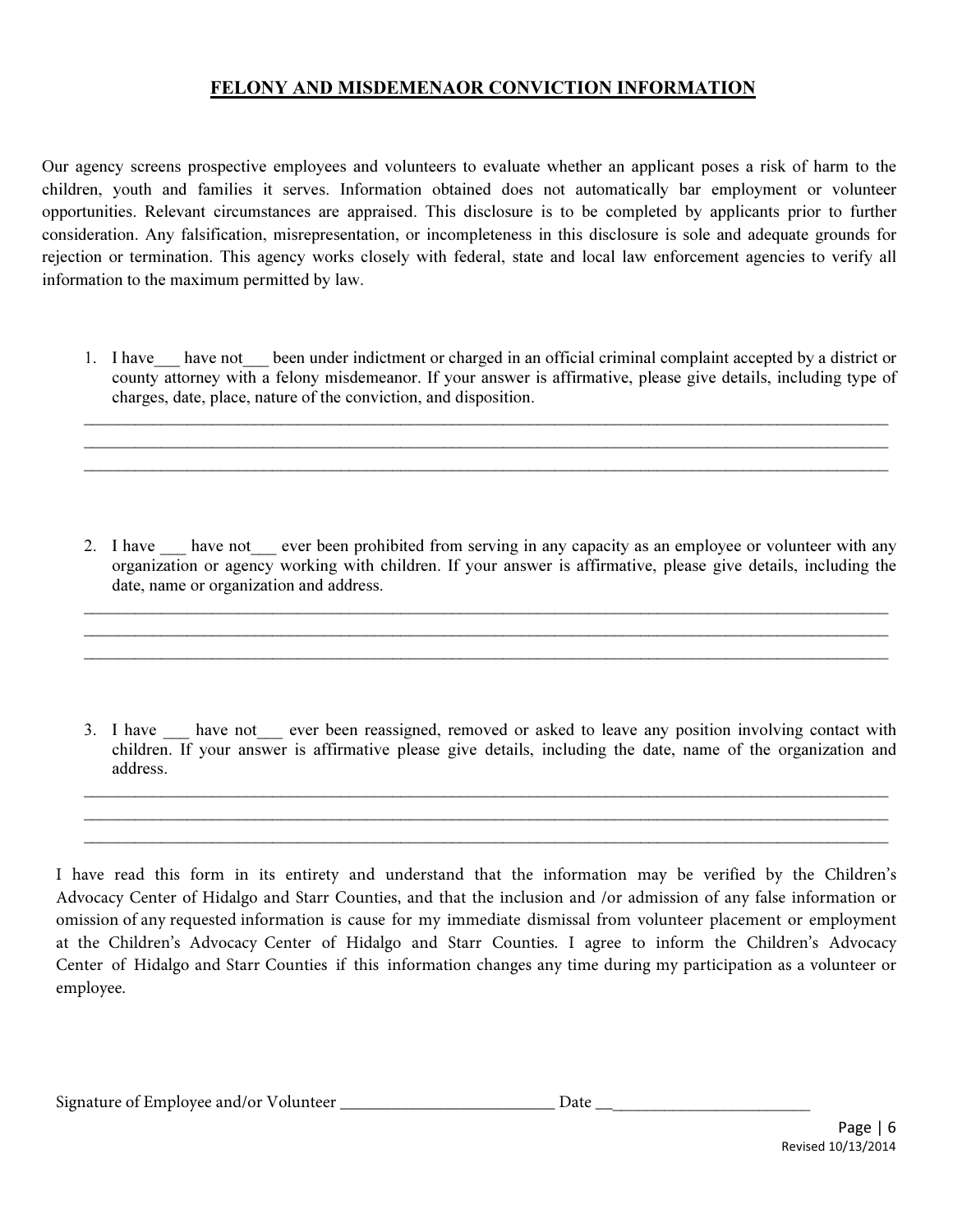#### **CHILDREN'S ADVOCACY CENTER OF HIDALGO AND STARR COUNTIES**

#### PLEDGE OF CONFIDENTIALITY

Some of the duties of Children's Advocacy Center of Hidalgo and Starr Counties volunteers involve access to personal information about children and their families. These may be clients, volunteers or employees of the Center.

Any information observed in connection with volunteering at the Children's Advocacy Center of Hidalgo and Starr Counties is considered strictly confidential. Confidential information includes information about the client's identity, his or her family's identity, what transpired during any meeting with a client, any information gathered while working with the client or with the client's family as well as any personal information disclosed to you in conversation during their visit at the Center.

#### VOLUNTEER PLEDGE OF CONFIDENTIALITY

I promise that I will hold in confidence all pertinent information relating to the individual cases and clients at the Children's Advocacy Center of Hidalgo and Starr Counties. I will not violate the confidential relationship between the Children's Advocacy Center of Hidalgo and Starr Counties, its volunteers, participation and related agencies, courts and any and all parties interviewed or present at the center. I will not remove written or taped information or records from the offices of the Children's Advocacy Center of Hidalgo and Starr Counties without expressed permission from the Executive Director or designated professional staff.

I agree to return all information that I have gathered printed information or notations relevant to all cases' and/or clients to whom I have been assigned at the request of the Executive Director or designated members of the professional staff of the Children's Advocacy Center of Hidalgo and Starr Counties.

I accept full responsibility for maintaining the confidential and private nature of all records and information. I understand that I am responsible and liable for any violation of this agreement.

| $\sim$<br>Signature of<br>∠olunteer∙<br>.<br>$\sim$<br>$\sim$ $\sim$ | $\cdots$<br>72 L A |  |
|----------------------------------------------------------------------|--------------------|--|
|                                                                      |                    |  |